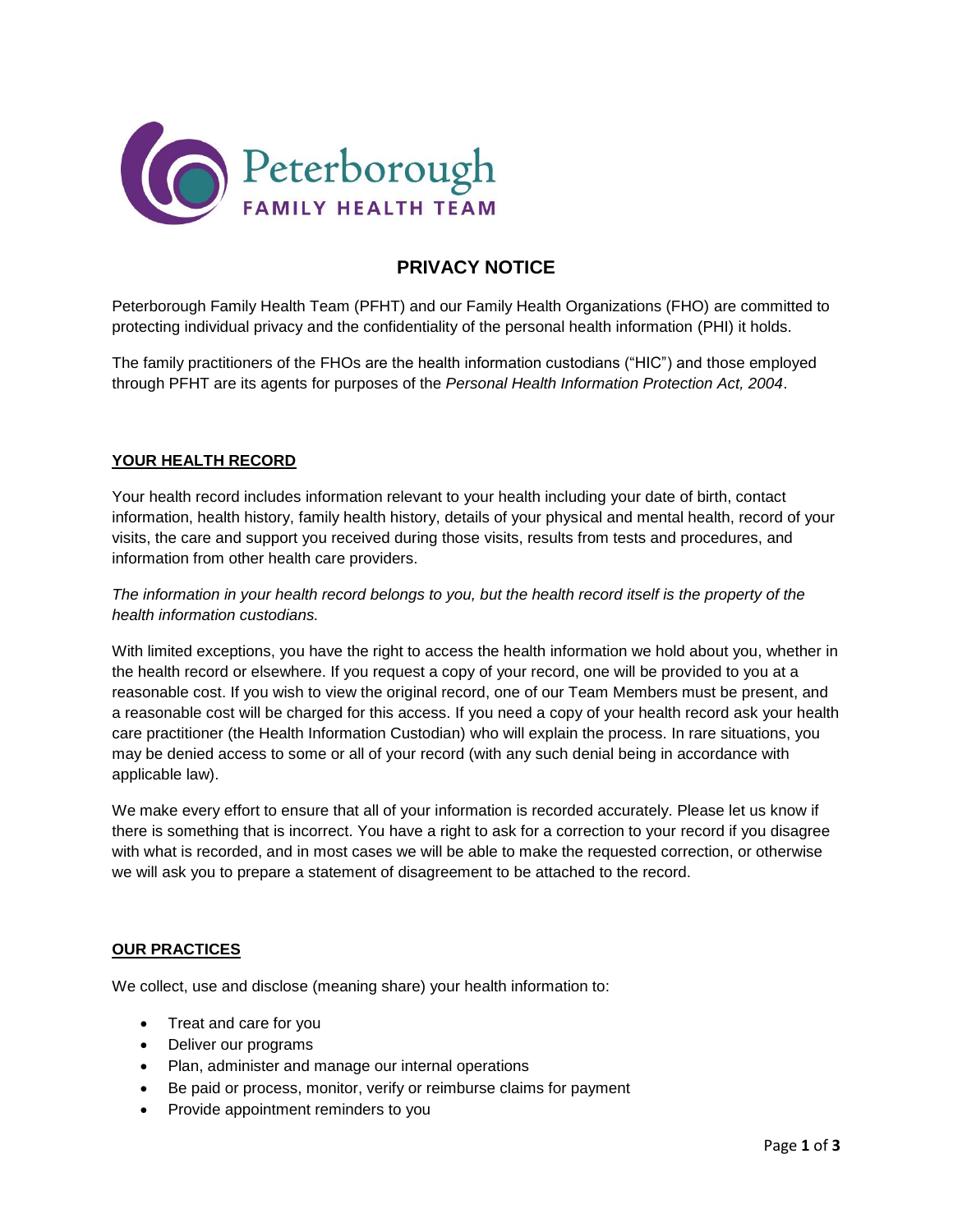- Conduct risk management, error management and quality improvement activities
- Educate our Team Members and students
- Dispose of your information
- Seek your consent (or consent of a substitute decision maker) where appropriate
- Respond to or initiate proceedings
- Conduct research (subject to certain rules)
- Compile statistics
- Allow for the analysis, administration and management of the health system
- Comply with legal and regulatory requirements
- Fulfill other purposes permitted or required by law

Our collection, use and disclosure (sharing) of your PHI is done in accordance with Ontario law.

#### **YOUR CHOICES**

At PFHT and FHO you have a right to make choices and control how your health information is collected, used, and disclosed, subject to a few exceptions.

For most health care purposes, your consent to use your health information is implied as a result of your consent to treatment, unless you tell us otherwise. We may also collect, use and share your health information in order to communicate or consult with other health care providers about your care unless you tell us you do not want us to do so.

You have the right to ask that we not share some or all of your health record with one or more of our Team Members or ask us not to share your health record with one or more of your external health care providers (such as a specialist). This is known as asking for a "lockbox".

There are other circumstances where we are not allowed to assume we have your consent to share information. For example, we must have your permission to give your health information to people who do not provide you with health care, including health professionals at PFHT and FHOs not involved in your care, your insurance company or your employer. We may also need consent to communicate with any family members or friends with whom you would like us to share information about your health (unless one or more of these individuals is your substitute decision-maker).

When we require and ask for your consent, you may choose to say no. If you say yes, you may change your mind at any time. Once you say no, we will no longer share your information unless you say so. Your choice to say no may be subject to some restrictions under applicable law and reasonable notice.

However, there are cases where we may collect, use or disclose your health information without your consent, as permitted or required by law. For example, we do not require your consent to use your information for billing, risk management or error management, quality improvement purposes; or to disclose PHI in a number of permitted or required circumstances, including to eliminate or reduce a significant risk of serious bodily harm; or to fulfill mandatory reporting obligations under other laws such as for child protection or safe operation of a motor vehicle.